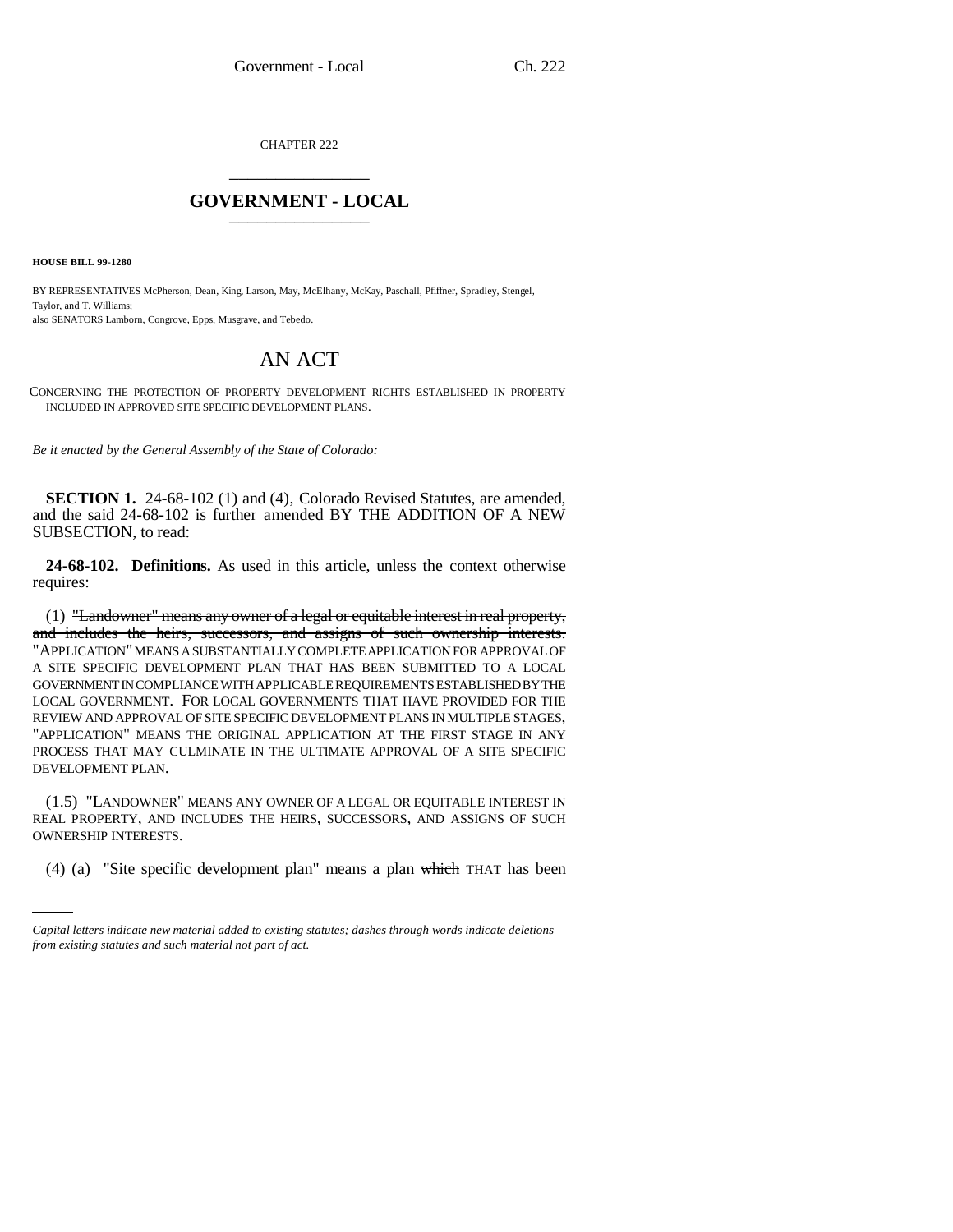## Ch. 222 Government - Local

submitted to a local government by a landowner or his SUCH LANDOWNER'S representative describing with reasonable certainty the type and intensity of use for a specific parcel or parcels of property. Such plan may be in the form of, but need not be limited to, any of the following plans or approvals: A planned unit development plan, a subdivision plat, a specially planned area, a planned building group, a general submission plan, a preliminary or general development plan, a conditional or special use plan, a development agreement, or any other land use approval designation as may be utilized by a local government. What constitutes a site specific development plan under this article that would trigger a vested property right shall be finally determined by the local government either pursuant to ordinance or regulation or upon an agreement entered into by the local government and the landowner, and the document that triggers such vesting shall be so identified at the time of its approval.

(b) A variance shall not constitute a site specific development plan. "Site specific development plan" shall not include a sketch plan as defined in section  $30-28-101(8)$ , C.R.S., or A VARIANCE, a preliminary plan as defined in section 30-28-101 (6), C.R.S., OR ANY OF THE FOLLOWING:

(I) A SKETCH PLAN AS DEFINED IN SECTION 30-28-101 (8), C.R.S.;

- (II) A FINAL ARCHITECTURAL PLAN;
- (III) PUBLIC UTILITY FILINGS; OR

(IV) FINAL CONSTRUCTION DRAWINGS AND RELATED DOCUMENTS SPECIFYING MATERIALS AND METHODS FOR CONSTRUCTION OF IMPROVEMENTS.

**SECTION 2.** Article 68 of title 24, Colorado Revised Statutes, is amended BY THE ADDITION OF A NEW SECTION to read:

**24-68-102.5. Applications - approval by local government.** (1) EXCEPT AS OTHERWISE PROVIDED IN SUBSECTION (2) OF THIS SECTION, AN APPLICATION FOR APPROVAL OF A SITE SPECIFIC DEVELOPMENT PLAN AS WELL AS THE APPROVAL, CONDITIONAL APPROVAL, OR DENIAL OF APPROVAL OF THE PLAN SHALL BE GOVERNED ONLY BY THE DULY ADOPTED LAWS AND REGULATIONS IN EFFECT AT THE TIME THE APPLICATION IS SUBMITTED TO A LOCAL GOVERNMENT. FOR PURPOSES OF THIS SECTION, "LAWS AND REGULATIONS" INCLUDES ANY ZONING LAW OF GENERAL APPLICABILITY ADOPTED BY A LOCAL GOVERNMENT AS WELL AS ANY ZONING OR DEVELOPMENT REGULATIONS THAT HAVE PREVIOUSLY BEEN ADOPTED FOR THE PARTICULAR PARCEL DESCRIBED IN THE PLAN AND THAT REMAIN IN EFFECT AT THE TIME OF THE APPLICATION FOR APPROVAL OF THE PLAN.

(2) NOTWITHSTANDING THE LIMITATIONS CONTAINED IN SUBSECTION (1) OF THIS SECTION, A LOCAL GOVERNMENT MAY ADOPT A NEW OR AMENDED LAW OR REGULATION WHEN NECESSARY FOR THE IMMEDIATE PRESERVATION OF PUBLIC HEALTH AND SAFETY AND MAY ENFORCE SUCH LAW OR REGULATION IN RELATION TO APPLICATIONS PENDING AT THE TIME SUCH LAW OR REGULATION IS ADOPTED.

**SECTION 3.** 24-68-103 (1), Colorado Revised Statutes, is amended to read:

**24-68-103. Vested property right - establishment - waiver.** (1) (a) EACH